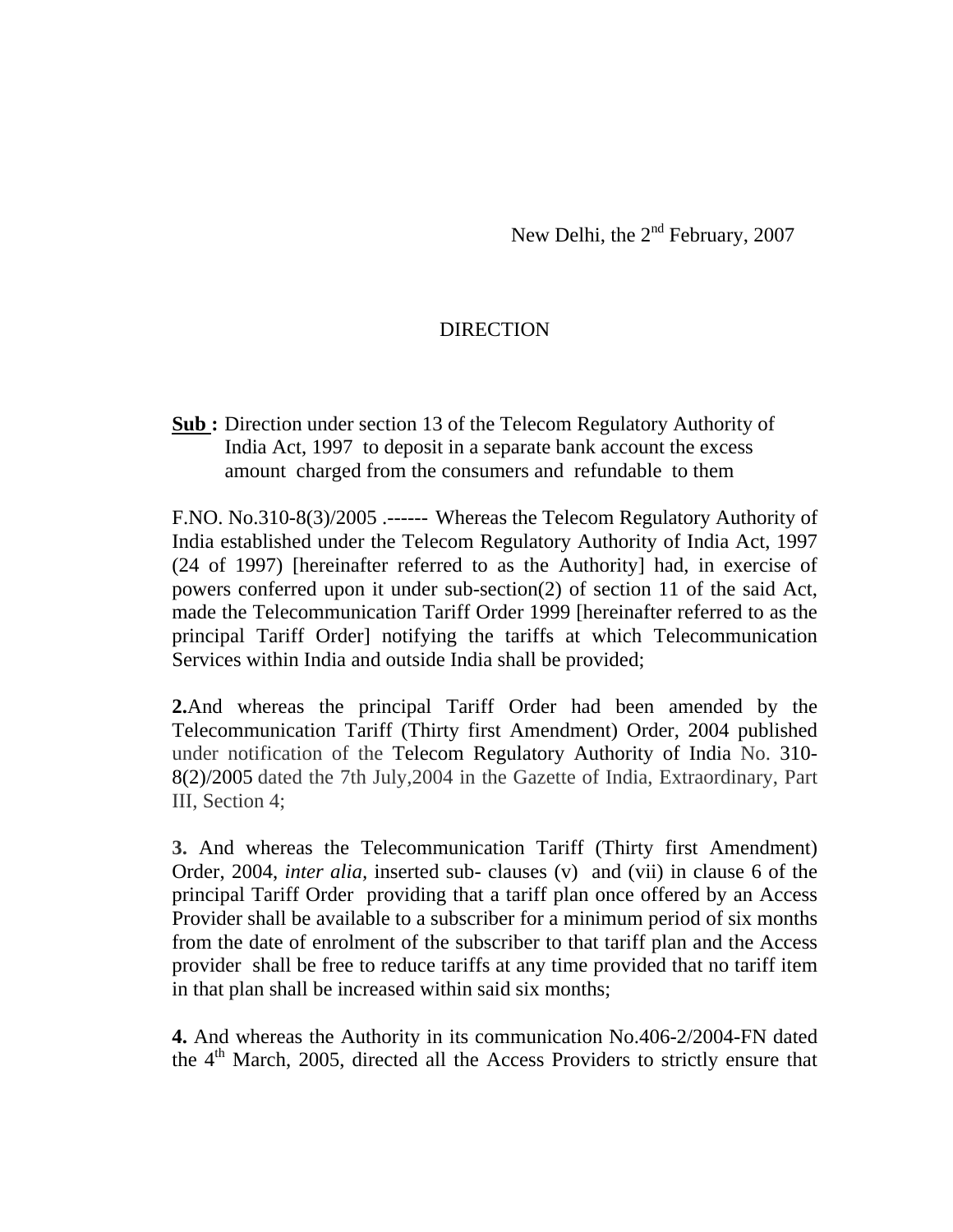the terminal used for fixed wireless services should be strictly confined to the premises of the subscriber and it is licensee's responsibility to ensure that the subscriber terminal is operated in accordance with the terms of the licence for fixed lines;

**5.** And whereas the Government of India, Department of Telecommunication, Licensing Cell (Basic Services Group) in its communication No.10-10/03-BS-II/Vol.VI dated the  $23<sup>rd</sup>$  March, 2005 addressed to all the UASL Licensees, BSNL and MTNL, *inter alia,* clarified that the terminal used for fixed wireless services should be strictly confined to the premises of the subscribers where the telephone connection is registered;

**6.** And whereas the TATA Teleservices Limited, 2 –A , Old Ishwar Nagar,Main Mathura Road, New Delhi-110065, having its registered office at  $10<sup>th</sup>$  floor, Tower 1 , Jeeven Bharati, 124 Connaught Circus, New Delhi --110001 and Maharashtra Tata Teleservices Limited, Ispat House, BG Kher Marg, Worli, Mumbai-18, service provider [hereinafter referred to as the TATA Teleservices Limited,] filed on the  $3<sup>rd</sup>$  May, 2005 a petition before the Telecom Disputes Settlement & Appellate Tribunal, New Delhi (hereinafter referred to as the TDSAT) challenging the action of M/s. Bharat Sanchar Nigam Limited (BSNL) whereby the Fixed Wireless Phones of the Petitioners, branded as 'WALKY' have been treated as Limited Mobility Phones;

**7.** And whereas the Hon'ble TDSAT in its judgment dated the 9<sup>th</sup> September, 2005 in the case referred to in the preceding paragraph, *inter alia,* held that the 'Walky' service of the petitioners could not be regarded as anything else than WLL(M) and the TATA Teleservices Limited have admitted on more than one occasion that their "Walky" service is capable of operating outside the subscribers premises and can only be restricted to a "Restriction Zone" within the SDCA (Short Distance Charging Area – the area within which a WLL(M) is supposed to operate) and further on going through the language of the above two communications referred to in paragraph 4 and 5 above, the Hon'ble TDSAT had no hesitation in concluding that these are intended to bring out clearly the existing licensing/regulatory position in regard to the WLL(F) service and cannot be regarded as laying down any new regulations/licensing conditions and did not find any merit in the contention of the TATA Teleservices Limited and disallowed the petition filed by them;

**8.** And whereas the TATA Teleservices Limited modified, *inter alia,* the tariff plans of Fixed Wireless Services for existing subscribers, as confirmed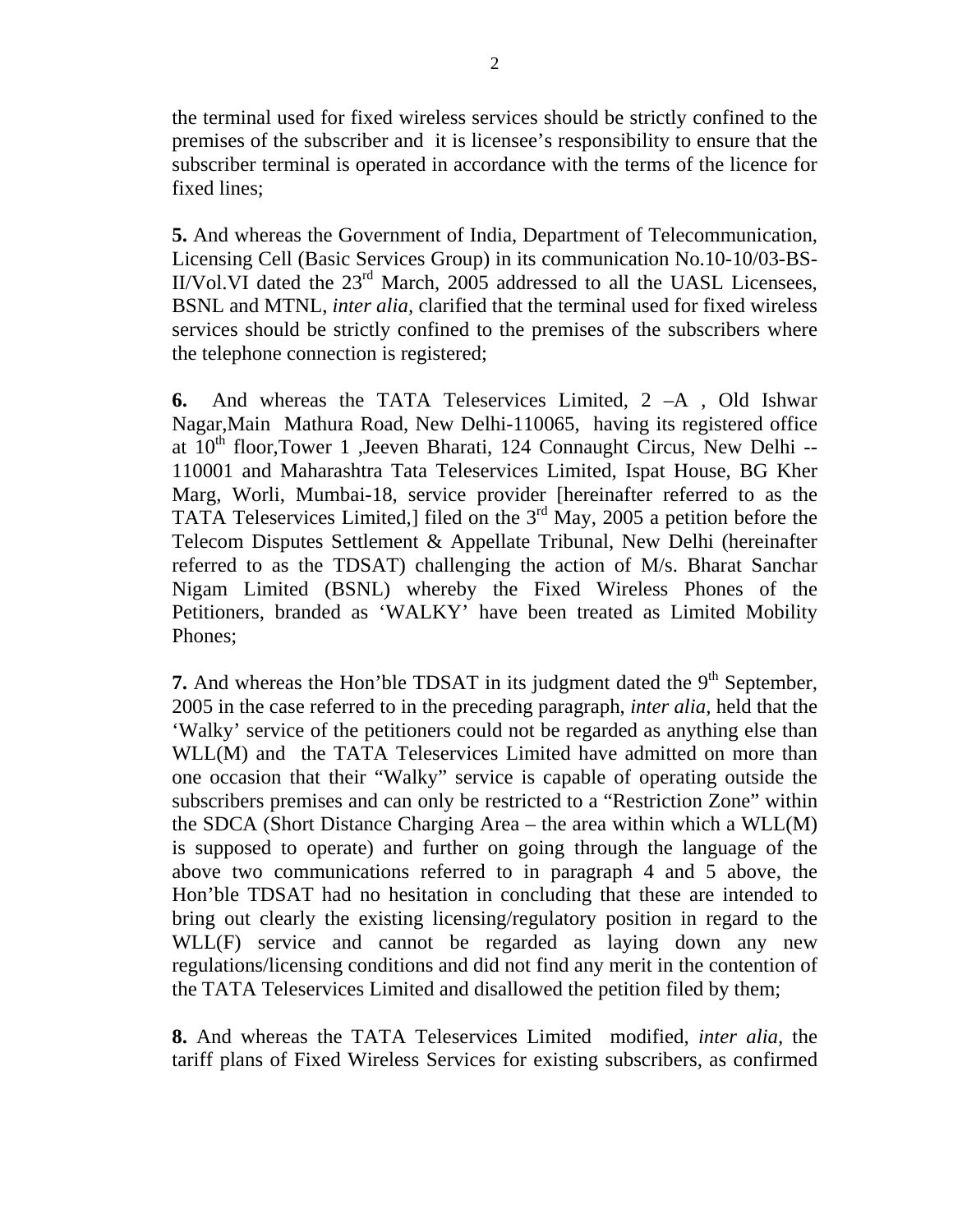in their letter No.TTSL\TRAI/New tariff-1\549 dated the 4th July,2006[hereinafter referred to as the said letter) offered by the TATA Teleservices Limited and TATA Teleservices (Maharashtra) Limited;

**9.** And whereas the TATA Teleservices Limited ,*inter alia,* modified their tariff plan referred to in the preceding paragraph for the existing subscribers —

- (a) increasing the rental amount of Plan 150 from rupees one hundred and fifty to rupees one hundred and ninety nine;
- (b) increasing the rental amount of Plan 149 from rupees one hundred and forty nine to rupees one hundred and ninety nine;
- (c) increasing the rental amount of Plan SRP 240 from rupees two hundred and forty to rupees two hundred and ninety;
- (d) reducing free call value by rupees twenty five only,

thereby adversely affecting the existing subscribers of the plan referred to in the preceding paragraph and also violating the provisions contained in subclauses (v) and (vii) in clause 6 of the principal Tariff Order inserted by the Telecommunication Tariff (Thirty first Amendment) Order, 2004;

**10.** And whereas the TATA Teleservices Limited was asked by the Authority in para (iii) of its letter  $310-8(3)/2005$ -Eco. dated the  $25<sup>th</sup>$  January, 2006 to clarify whether changes in tariff , as mentioned in the preceding paragraph are consistent with the provisions contained in sub- clauses (v) and (vii) in clause 6 of the principal Tariff Order inserted by the Telecommunication Tariff (Thirty first Amendment) Order, 2004;

**11.** And whereas the Tata Teleservices Ltd. informed vide its letter dated the  $2<sup>nd</sup>$  February, 2006 that due to reclassification of fixed wireless service from fixed category to WLL (M) category, the tariff may not be IUC compliant and the changes in the tariff are involuntary and they have been forced to increase the tariffs due to changed Regulatory / Licensee conditions to sustain and compete in the market and requested to allow the said modifications in the tariff plan;

**12.** And whereas the Authority, vide its communication No.310-8(3)/2005- Eco. dated the  $5<sup>th</sup>$  April, 2006, observed that the increase in the tariff referred to in paragraph 9 above, is in contravention of the provisions contained in sub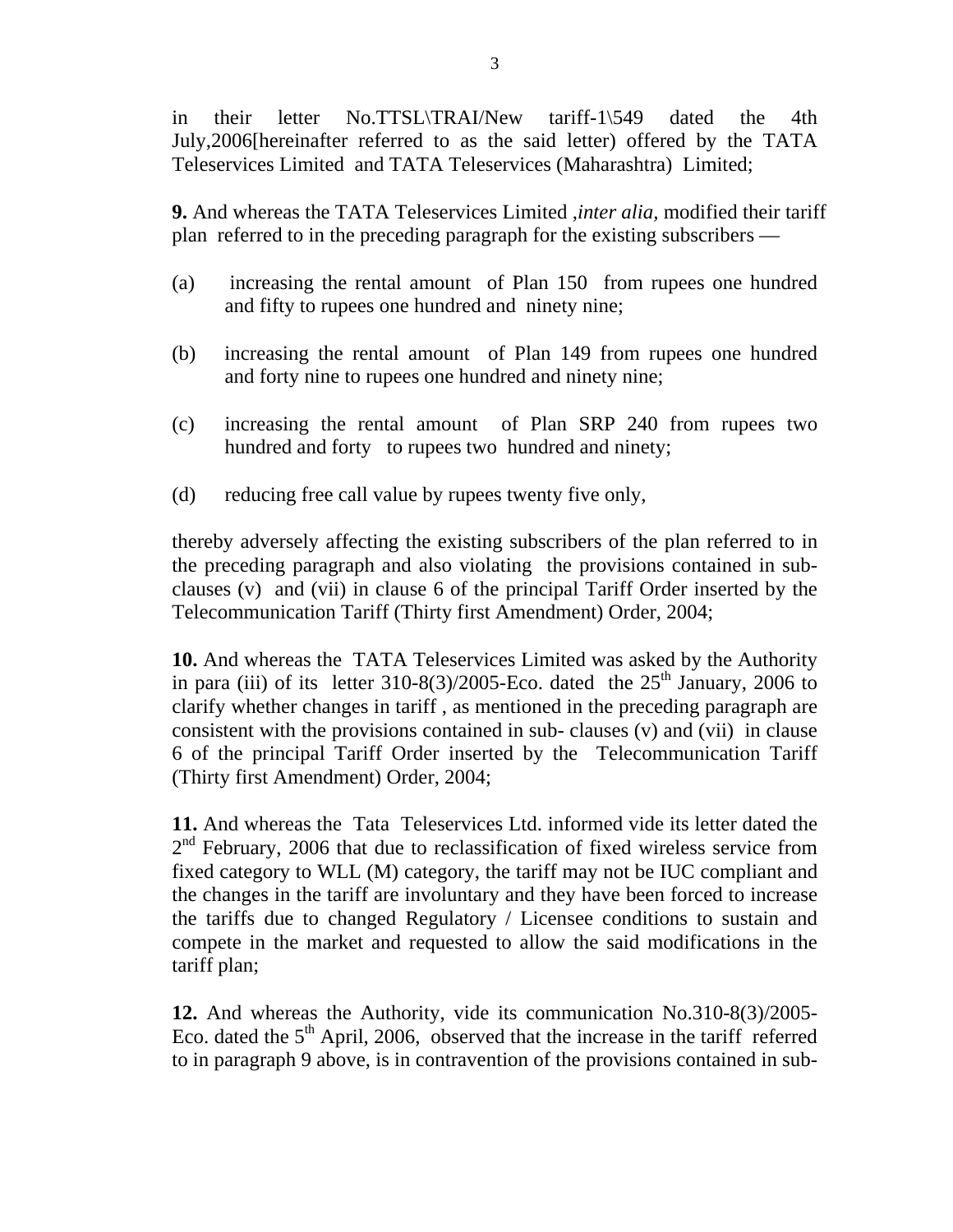clauses (v) and (vii) in clause 6 of the principal Tariff Order inserted by the Telecommunication Tariff (Thirty first Amendment) Order, 2004 and directed to submit the justification/reasons as to how the hike in tariff in violation of Tariff orders is related to IUC compliance and to substantiate the explanation by detailed data / calculations;

**13.** And whereas the Tata Teleservices Limited submitted their reply vide its letter dated the 8th May, 2006 wherein they reiterated that the increase was due to the reclassification of service and there is no change in call charges and this does not amount to increase in tariff and further reiterated that the subscribers have also been provided with free on-net talk time worth Rs.25 per month for 3 months as well as reduction by 50% in local and national SMS charges so that the impact to the customer is only meager;

**14.** And whereas the Tata Teleservices Limited was asked by the Authority vide its letter dated the  $5<sup>th</sup>$  September, 2006 to furnish the number of subscribers who have been affected due to the increase in tariff and the amount which is likely to become due to be refunded to them and as to why the increase in the tariff referred to at paragraph 9 above, may not be treated as violation of the provisions contained in sub- clauses (v) and (vii) in clause 6 of the principal Tariff Order inserted by the Telecommunication Tariff (Thirty first Amendment) Order, 2004;

**15.** And whereas the Tata Teleservices Limited had not submitted till date to the Authority the details of the number of subscribers who have been affected due to the increase in tariff and the amount which is likely to become due to be refunded to them;

16. And whereas the Tata Teleservices Limited in its letter dated the 11<sup>th</sup> September, 2006, *inter alia,* submitted that they have complied with the order of the Hon'ble Telecom Disputes Settlement and Appellate Tribunal and DoT's reclassification of Walky service, IUC order and to sustain and compete in the telecom market place was forced to adjust the regulatory/policy driven incremental cost of services while ensuring the impact to the customer was only marginal and the increase in tariffs by other operators providing basic services had not been taken as a violation of the sub- clauses (v) and (vii) in clause 6 of the principal Tariff Order inserted by Telecommunication Tariff (Thirty first Amendment) Order, 2004;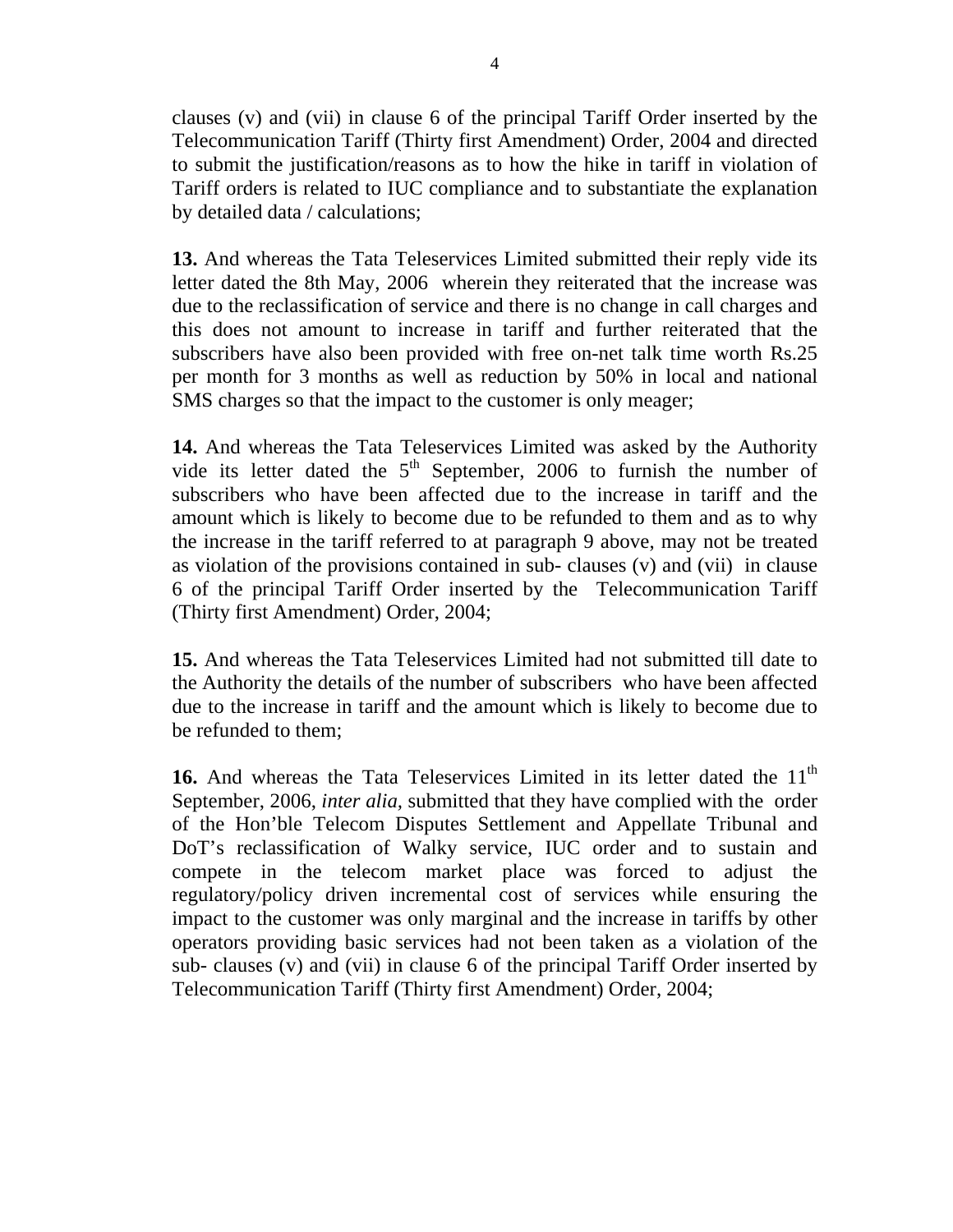**17.** And whereas the Authority has considered the clarifications given by the Tata Teleservices Limited which have not been found to be satisfactory for the following reasons, namely:-

- (a) the assertion by the Tata Teleservices Limited that they were driven by the reclassification of regulatory and policy provisions of "Walky services" and IUC compliance, to increase tariffs in order to sustain and compete in the market, contradicts their contention that it was involuntarily effected by the company because the decision for increasing tariffs unilaterally in order to sustain and compete in the market, cannot be construed as an involuntary action;
- (b) the increase in tariff, admittedly by the Tata Teleservices Limited, was driven by an assessment of the change in classification, as mentioned by it, and its impact on its revenues/ADC liabilities and thus, the decision to increase tariffs to sustain themselves and to compete in the market had to be necessarily a conscious decision and therefore, the contention of the Tata Teleservices Limited that it was an involuntary decision is self-contradicting and thus totally unacceptable;
- (c) the Tata Teleservices Limited were served upon the communication of the Authority and the Government of India, Department of Telecommunication, Licensing Cell (Basic Services Group) referred to in paragraph 4 and 5 above which clarified that the terminal used for fixed wireless services should be strictly confined to the premises of the subscribers where the telephone connection is registered but they launched the service "Walky" in violation of the said clarification fully knowing that the said service is capable of operating outside the subscribers premises and can only be restricted to a restriction zone as admitted before the Hon'ble TDSAT;
- (d) the Hon'ble TDSAT having, disallowed the petition of the Tata Teleservices Limited referred to in paragraph 6 above, and, held that the communications of the Authority and the Government of India, Department of Telecommunication Licensing Cell (Basic Services Group) referred to in paragraph 4 and 5 are intended to bring out clearly the existing licensing/regulatory position in regard to the WLL(F) service and cannot be regarded as having laid out any new regulation / licensing conditions;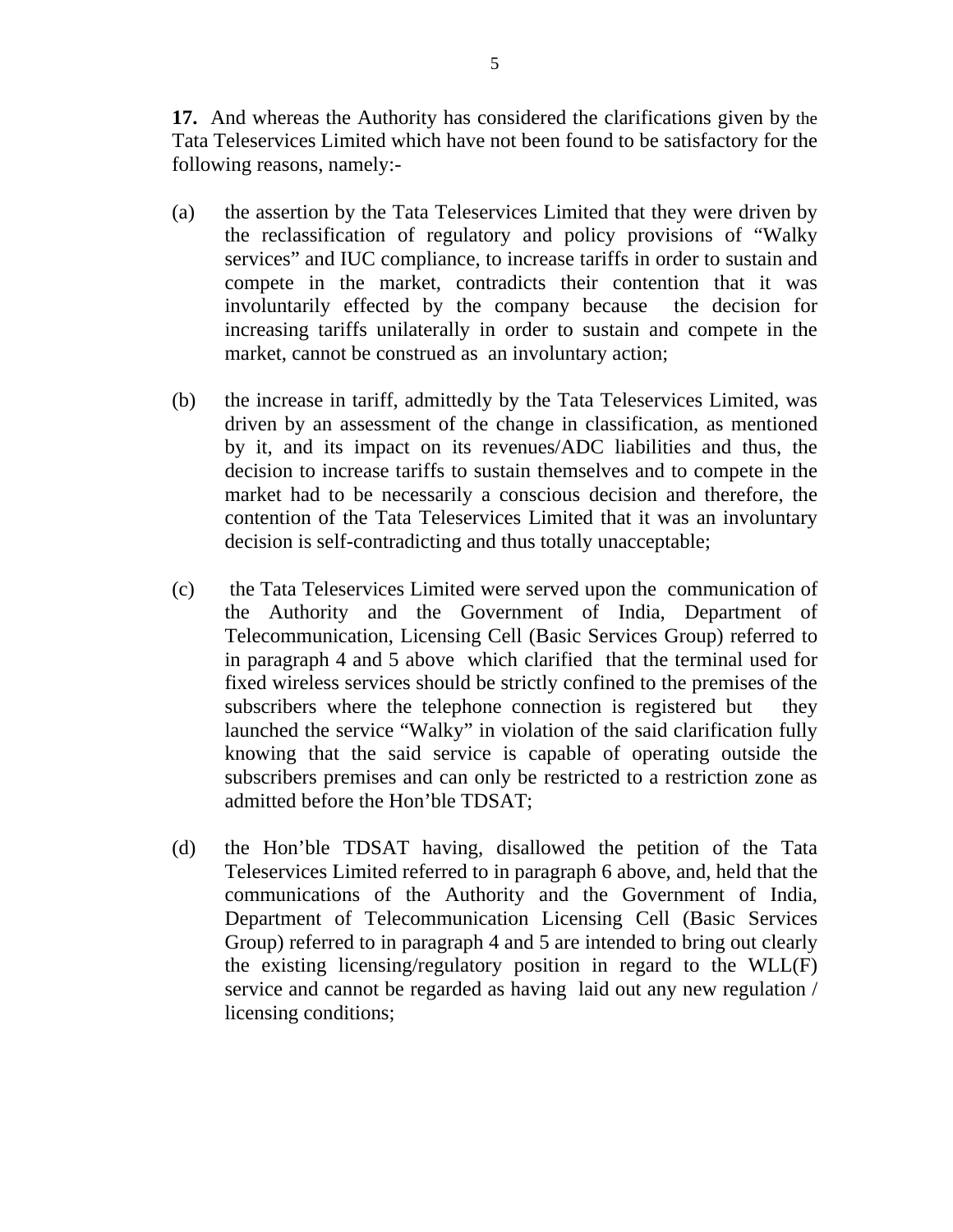- (e) that para 3.2 of the Telecommunication Interconnection Usage Charges Regulation, 2003 [as substituted by the Telecommunication Interconnection Usage Charges (Fourth Amendment) Regulation,2005 (1 of 2005)] contains provisions for collection and distribution of amount of ADC specified in Table-III of the said regulation which, *inter alia,* provide that (i) for all Intra-Circle calls from Cellular Mobile/WLL(M) to fixed line, BSNL to be paid the access deficit amount, (ii) for all Intra-Circle calls from fixed to Cellular Mobile / WLL(M), the originating service provider to retain the access deficit amount and such provisions relate to collection and retention of ADC among the service providers and without having any impact of such collection and retention of amount of ADC upon the consumers;
- (f) the clarification by the Government (Department of Telecommunications) that such services offered by the Tata Teleservices Limited are to be treated as limited mobile service within the scope of licence does not alter the provisions relating to ADC mentioned in the preceding sub-paragraph (e) above;
- (g) sub- clauses (v) and (vii) in clause 6 of the principal Tariff Order as inserted by the Telecommunication Tariff (Thirty first Amendment) Order, 2004, *inter alia*, provide that a tariff plan once offered by an Access Provider shall be available to a subscriber for a minimum period of six months from the date of enrolment of the subscriber to that tariff plan and the said sub-clause does not provide for any exceptions for the purpose of increasing the tariff and any increase in tariff during the six months of offering a tariff plan by an Access Provider is violation of the said sub-clauses (v) and (vii) of clause 6;
- (h) the unilateral increase in the tariff as referred to in paragraph 9 above has adversely affected the consumers and the Authority has been entrusted to protect the interest of the consumers;
- (i) there is no discrimination among the service providers who increase the tariff in violation of the provisions contained in sub- clauses (v) and (vii) in clause 6 of the principal Tariff Order inserted by the Telecommunication Tariff (Thirty first Amendment) Order, 2004;

**18.** Now, therefore, in exercise of the powers conferred upon the Telecom Regulatory Authority of India under section 13, read with clause (b) of subsection (1) of section 11 of the Telecom Regulatory Authority of India Act,